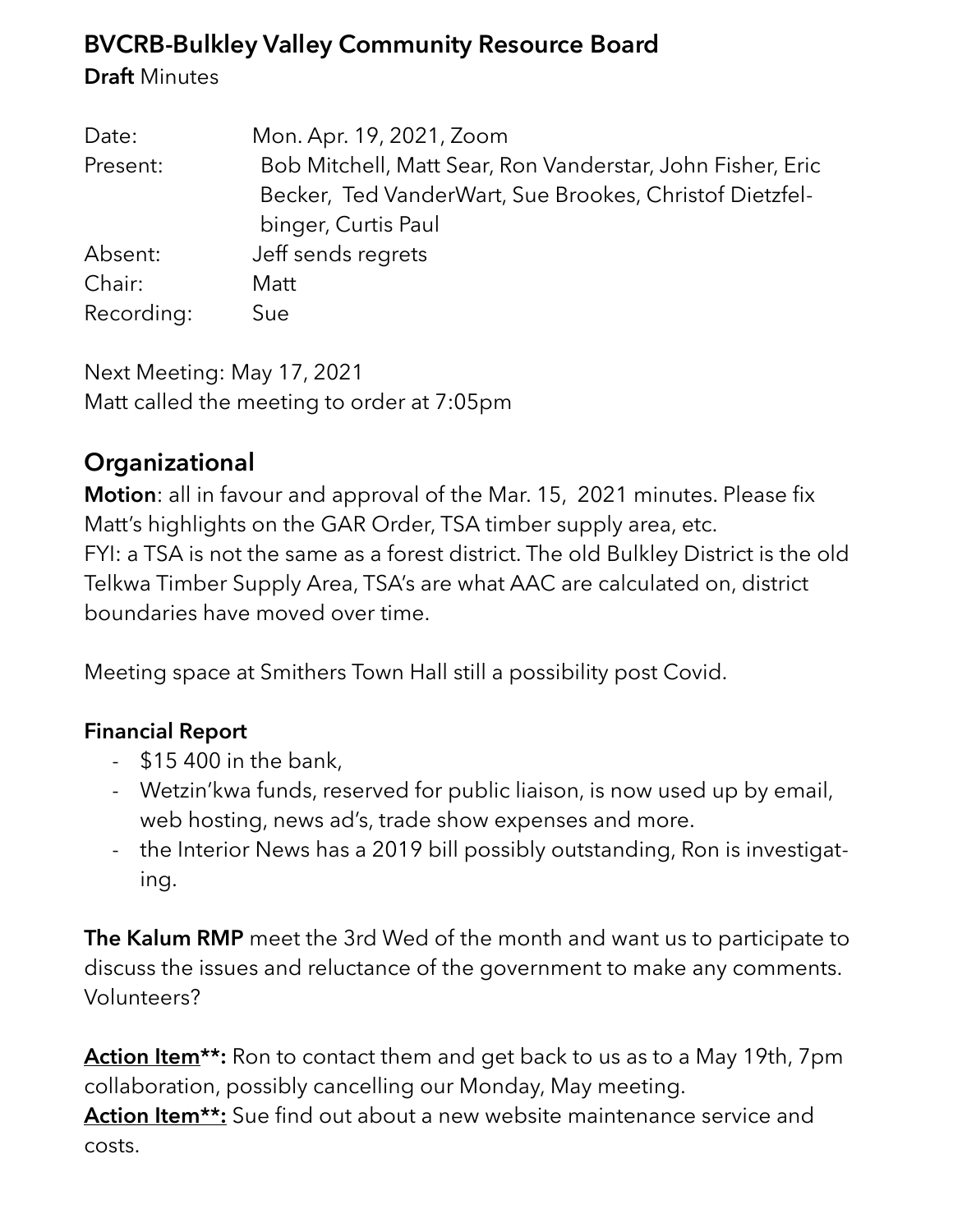# **Cutis Paul, RPF Planning Forester Babine Business Area Serb Creek, Special Management Zone 2, Development**

Curtis provided a presentation with plans to develop a timber harvest in the Serb Creek Basin. Brief intro, overview of the creek then the nitty gritty of the LRMP values of Water Quality, Fish habitat, Visual Quality and Grizzly Bear Habitat. The slide show has further details.

- BCTS are government employees. They auction timber on the free market on the web at BCBid. They have roughly 20% of the cut in each TSA, they use an on line market algorithm to calculate prices, buyers can be from anywhere, there is a deposit requirement and some buyer conditions. They do the planning up front, plant the block and manage the silviculture obligation.
- A license is a block or group of blocks, the contractor takes on the road building, harvesting and deactivation.
- BCTS budget for 2021 is 210000 cubic meters, 85000 cubes are marginal saw logs: being balsam leading less than 20m tall or stands over 1100m elevation and balsam lead - see slide.

The Serb Drainage is essentially logging between the core and the alpine, BCTS is hoping for 500000 cubic meters over the rotation but it will likely be less.

- In the HLPO tourism and recreation didn't make it as a distinct value, its tied into visual quality. The Board says: It seems these interests are ignored.
- Curtis' response :They have been taken into account in HLPO's and LRMP but as this is **timber** land base, it needs harvesting.
- Directors say: (some) its unacceptable that logging overrides these other interests. And you don't need to log 100%.

**Recreational focal points:** Are they identified? N, this is part of the consultative process, if you know of these points can you identify them pls.

- apparently from the air you can see the whole drainage in one view
- interest in skiing is further south, some discussion on associated views
- from the google view there is heavy snowmobiling
- road access will allow for ATV access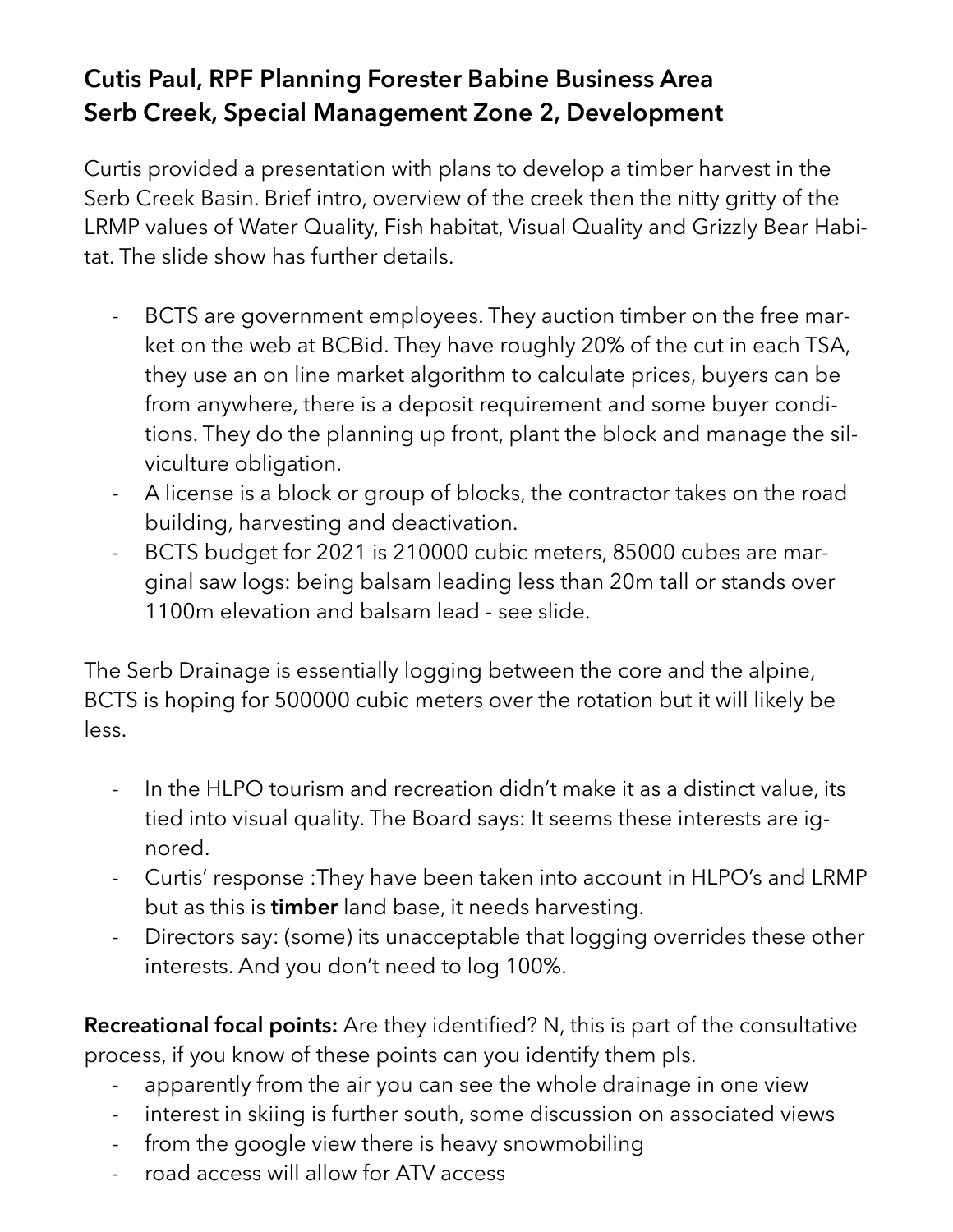- the entrance is on the East side

Directors say:

-the CRB would like to restrict access, Curtis mentions it would be District Management decision

-prior to 2005 (1997) there was a resource plan by Gary Lloyd, there was lots of effort into establishing road location and bloc sizes of 15 ha, this plan should have valuable info. (it should be in the District office) look it up!

- how do you manage for low intensity, low impact recreation? Restricted access from the start of the project and the start of the road. Otherwise you lose the impact of that value.

W**ater**: would the objective be better served by moving the creek more?

Directors ask: will there be a watershed assessment? - talk to DFO, MOE, they would know better about what watersheds are healthy or at risk, Glen Bhur could help

- another note is that glacial flow will diminish quite quickly now

-maintaining a cold water temp. is important

Curtis is taking this away, during a hot summer he wants to ensure the value is not at risk.

**Visual Quality:** Curtis refers to Deep Creek an open road and pulling out from various areas over a period of years. Partial retention VQO doesn't impact harvest so much as timing of the staggered cuttings - ie waiting for visual green up, considered to be 20 years. Any input?

Directors ask: go to each summit over the headwaters of the Serb and manage the VQO for partial retention from those summits, there are few watersheds where we are not looking at cut blocks, this is one. Curtis' reply is that VQO is not managed from mountain peaks.

- Directors mention the Reiseter Creek SM2 and after 3 years there is still no response form the district office concerning the meeting of VQO. How can we have confidence in this process?
- Scenic view points were something used in the past, why not continue with this technique? Curtis says now its up to the professional forester to choose those viewpoints.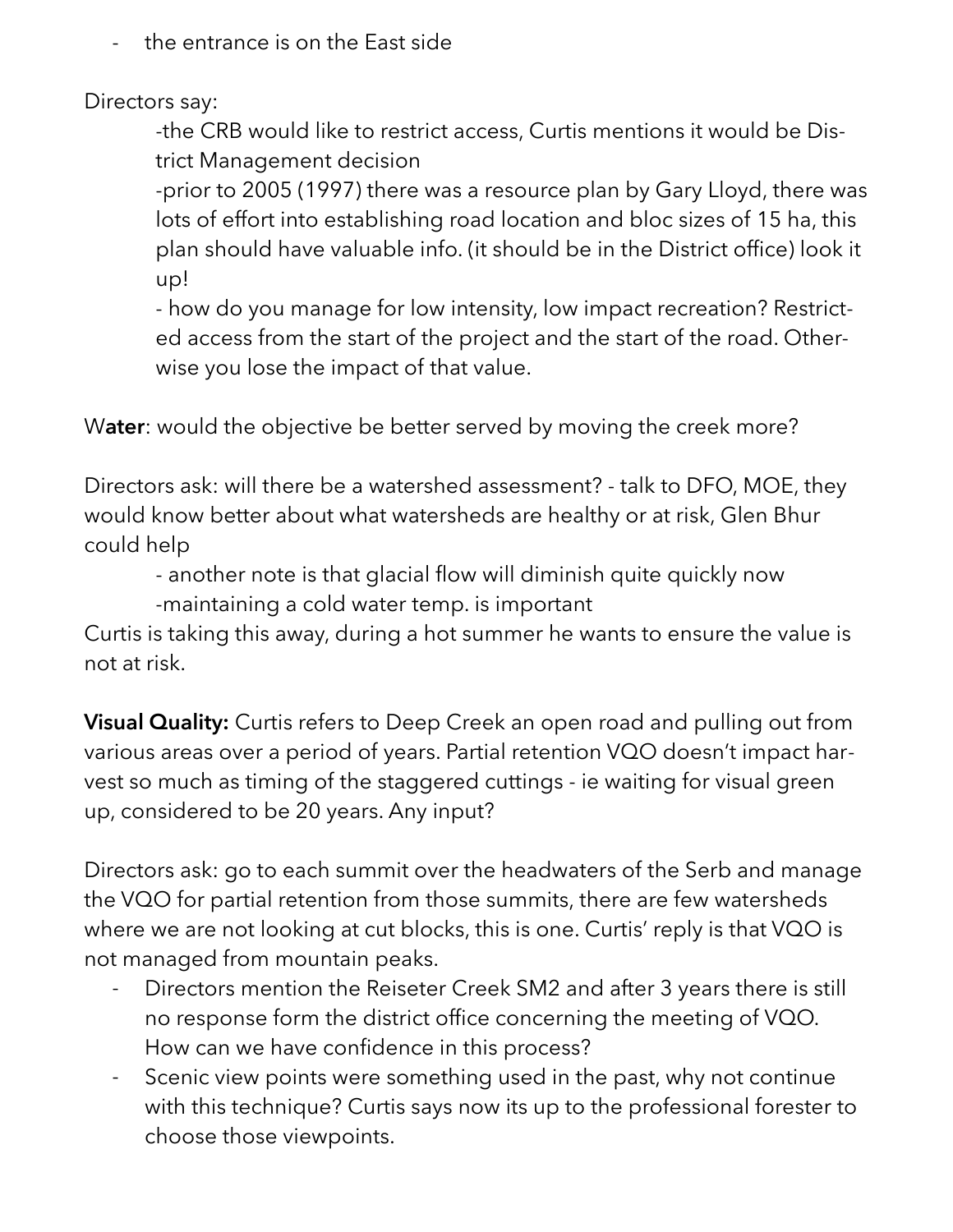- Directors ask for more detailed modelling of the proposal. Using Lidar Curtis can identify visual lines of sight and impacts from points on a map.
- What about VQO from the creek and looking out? there are users that ski up to the meadows.

**Professional Reliance:** Directors ask how can the public rely on professional reliance when it seems foresters have their hands tied in making recommendations in an FSP. This issue has come up a few times, there is lack of communication to the public, as well as lack of monitoring and enforcement on the back end of the process. If we have professional reliance than we are relying on the input of the forester or BCTS to put obligations into an FSP, not the lawyers.

**Grizzly bears:** Curtis says the timber sale document is a license to cut while adhering to the FSP, Directors say you write the contract so specify how you want the contractor to meet these obligations. Curtis is saying that BCTS cannot make obligations too difficult to measure and instead use vague clauses in contracts approved by lawyers. Other licensees have more control over harvesting and can be more flexible. Directors mention Clause 7? can be more specific on boundaries.

BCTS is moving to a system where they can add a bit more complexity to contracts and there is a pilot of this model going on in the Tyee area for wildlife habitat management and Goshawks.

Another process of consultation is the ESI (Environmental Stewardship Initiatives), its First Nation based. BCTS is hoping to map griz habitat in the Serb Drainage and consult with a biologist about cluster planting and so on.

Curtis thanks us and says he will take away our comments and stay in touch. Bye the way the RAMP does designate the area non motorized but there's no legal recourse. The only way to manage these wilderness areas with long term success is to make the access difficult.

Further discussion: opposition to the gate idea isn't necessarily about restriction of access but a gate is a recommendation that should come only after thorough consideration of all values and options. We recommend restricting access, the District Manager will propose ideas on how. The board has drawn on its first hand experience when recommending a gate but there is agreement that the Board's objective is restricting access, not putting up a gate.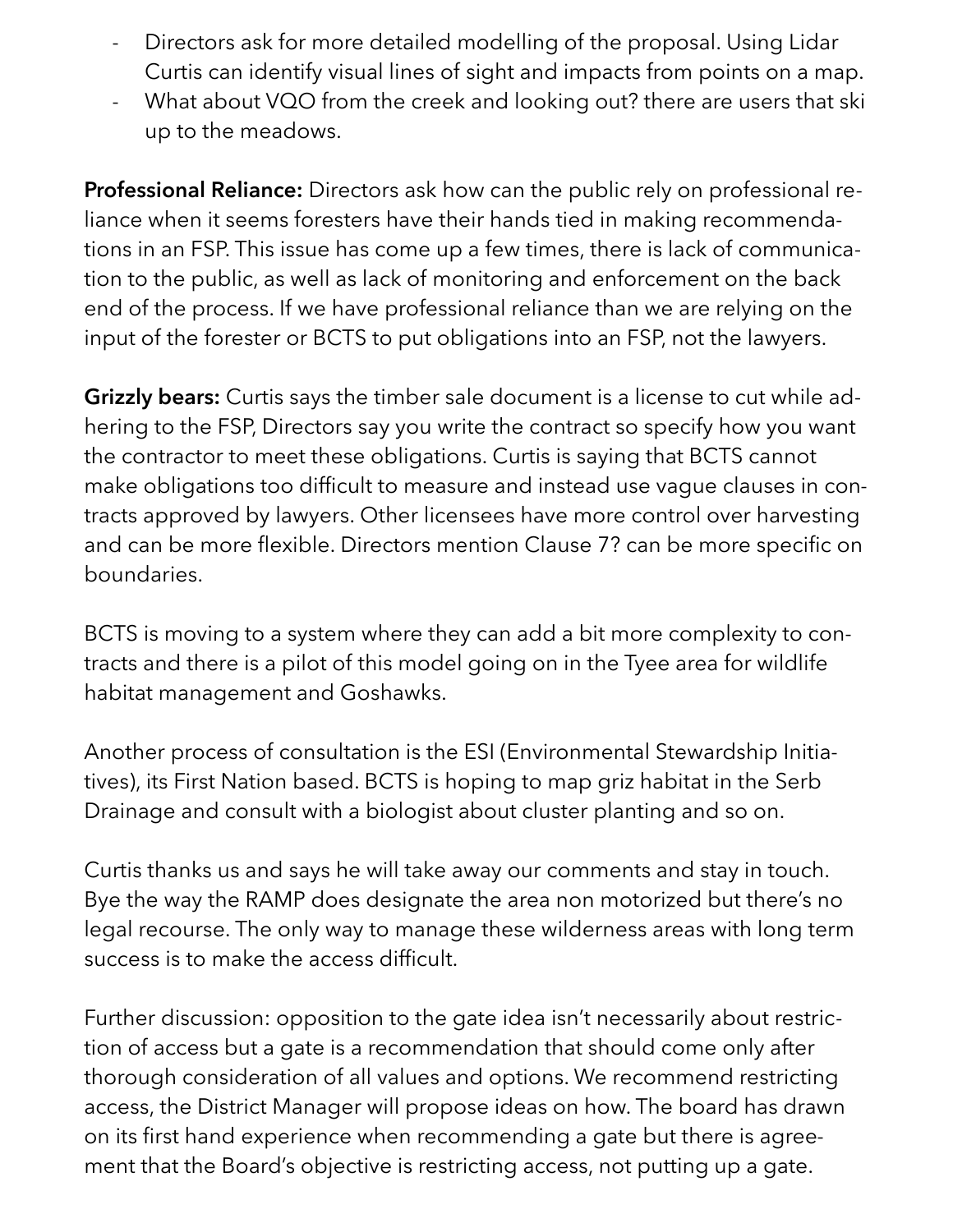#### **Tyee WHMA**

There is difficulty trying to get a forest professional to sign off on anything other than hard boundaries. There is Goshawk work with Anne in the area. There is a proposal to use a partial cutting framework to maintain partial integrity of wildlife habitat. BCTS is also using specific biologist driven boundaries. Right now WHMA's are included in TSR's as full clear cut areas. They hope using this collaboration as passable through the TSR.

Landscape corridors only require 30% retention over a rotation. Meeting the TSR modelling assumption you manage WHMA's with a full clear cut, no constraints. Directors suggest try cutting over a 100 year rotation but cut 25% at a time.

Lets hope for a primary wildlife protection success. This will meet SRMP objectives.

#### **Telkwa Coal**

No updates.

## **Telkwa Caribou GAR Order – Timber Supply Impact Offsets**

No updates.

## **State of the Forests**

**…**see correspondence

## **Wildlife Habitat Management Areas**

In lieu of the removal of the WHMA's, UREPS's and other Section 16's and 17's now BC Conservation of Lands is getting some sort of reinstatement in place. The Province is now open to a reapplication process and this is happening within multiple levels and departments of government. Ron will keep us posted as to what's coming down the pipe. What comes back will depend on public pressure. They even mention the possibility of legal status.

Directors learn there was a FOI Request that came through the Ombudsman and there is a full blown investigation into the 1600 Section 16 and 17 deletions. There is a lot of work yet to be done.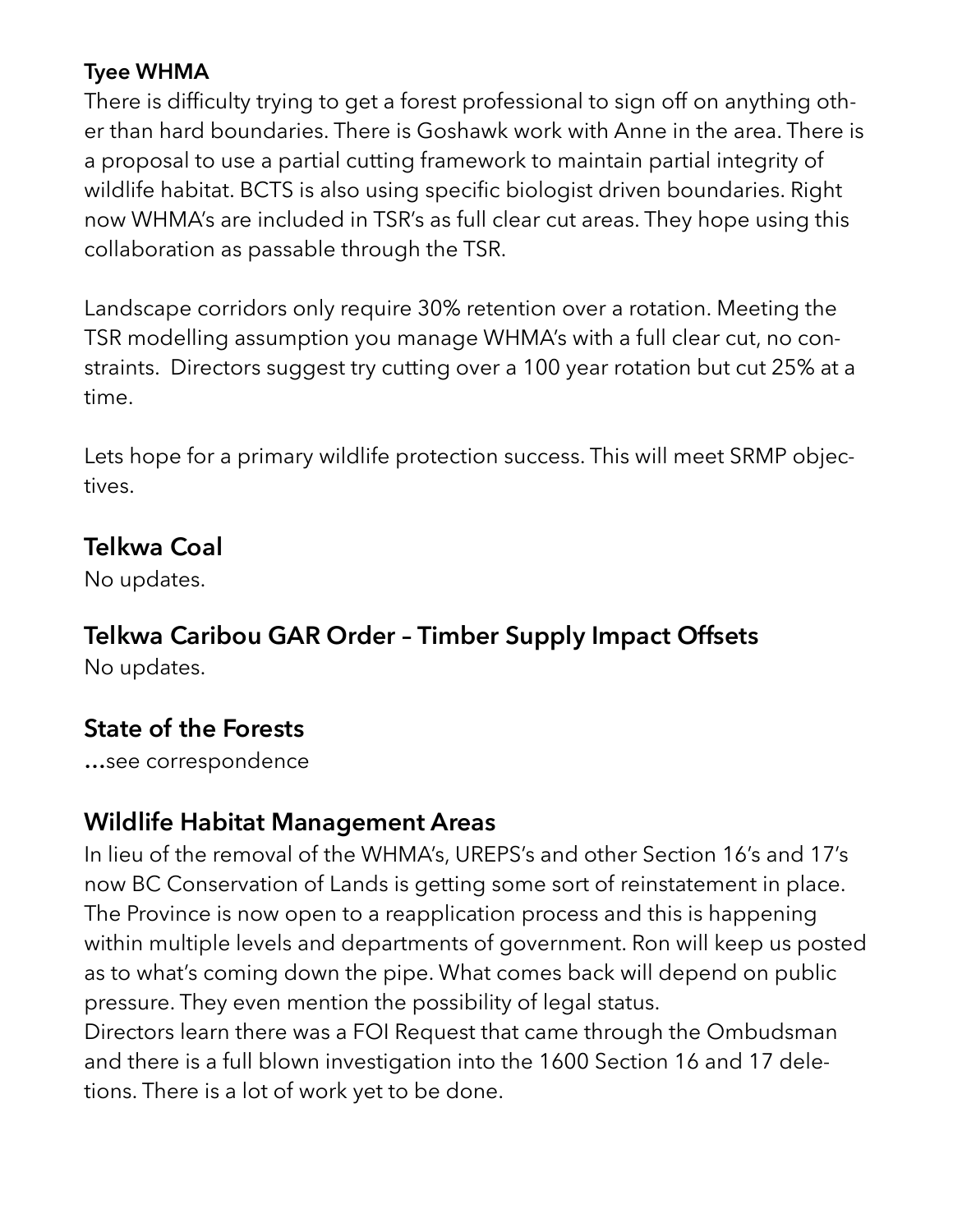### **Canfor/Reiseter Crk FOI**

The response Christof got was they still think this is not in the public interest. What do we do here when we continue to get ignored? Perhaps we can invite them to speak to it in session? Does the board still want to submit a letter for the same request?

#### **Correspondence**

1. Sate of the Forest: we have reviewed the draft and have a signatory but it hasn't been sent.

Discussion: There hasn't been any responses from the District Manager on former requests and there is no open communication on other outstanding issues. Going to the Minister seems futile. What should we do? Bob is going to send it.

Sharing personal interests among board members is fine. Topics up for discussion are always welcome.

Meeting adjourned at 9:15 pm.

|  | Send letter requesting an update to the 2004 State of Bob<br>the Forest report     |     | Apr |
|--|------------------------------------------------------------------------------------|-----|-----|
|  | Contact Kalum KLRMP for joint meeting in May,<br>Cheryl Brown, browntc22@gmail.com | Ron | Apr |
|  | Look up website development platform and prices                                    | Sue | Apr |

**Action Items:**